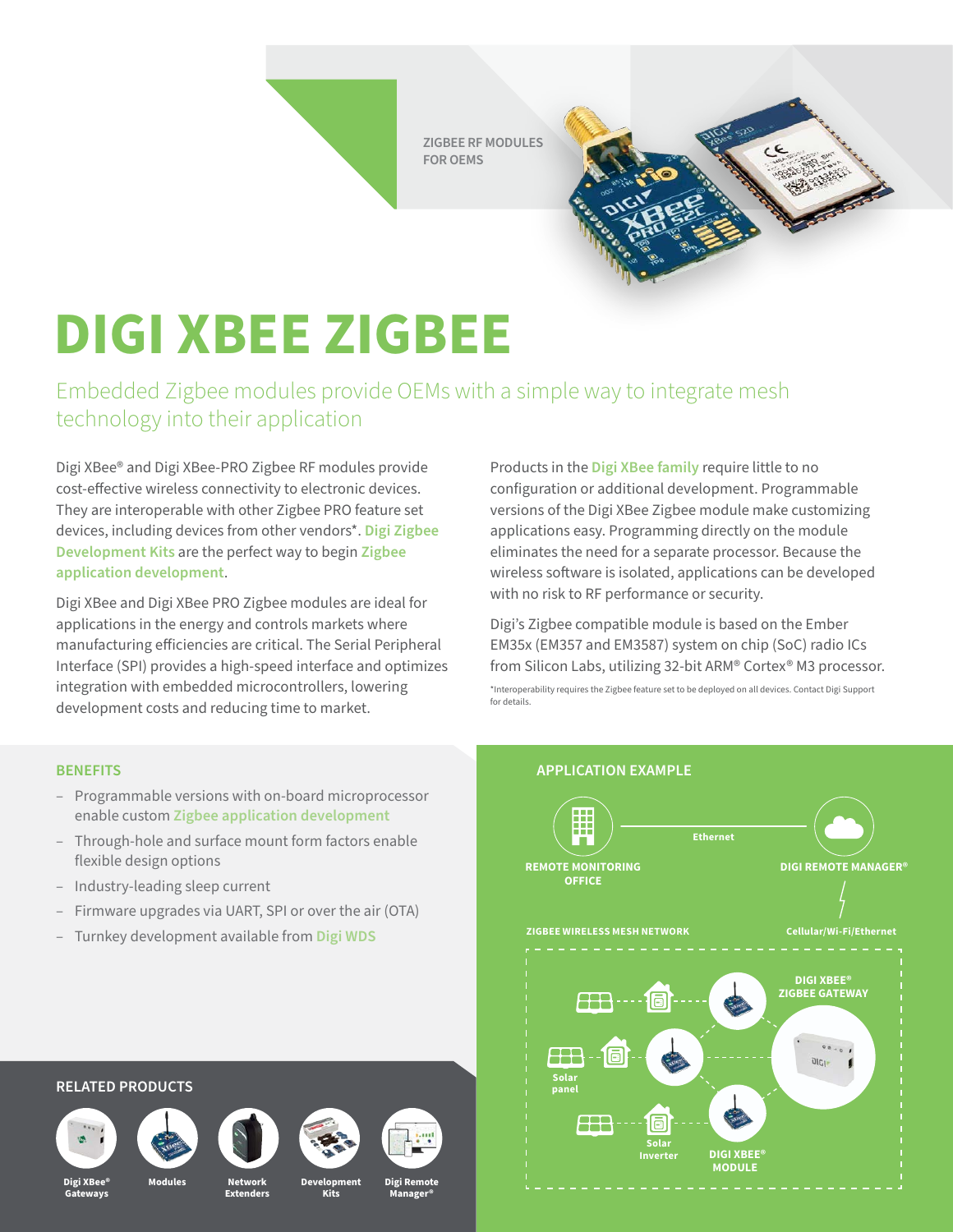| <b>SPECIFICATIONS</b>                            | Digi XBee® S2C Zigbee<br>Standard                                                                                             | Programmable                          | Digi XBee® S2D Zigbee Thread Ready<br>Standard        |  |
|--------------------------------------------------|-------------------------------------------------------------------------------------------------------------------------------|---------------------------------------|-------------------------------------------------------|--|
| <b>PERFORMANCE</b>                               |                                                                                                                               |                                       |                                                       |  |
| <b>TRANSCEIVER CHIPSET</b>                       | Silicon Labs EM357 SoC                                                                                                        |                                       | Silicon Labs EM3587 Soc                               |  |
| <b>DATA RATE</b>                                 | RF 250 Kbps, serial up to 1 Mbps                                                                                              |                                       |                                                       |  |
| <b>INDOOR/URBAN RANGE*</b>                       | Up to 60 m (200 ft)                                                                                                           |                                       | Up to 60 m (200 ft)                                   |  |
| <b>OUTDOOR/RF LINE-OF-SIGHT</b><br><b>RANGE*</b> | Up to 1200 m (4000 ft)                                                                                                        |                                       | Up to 1200 m (4000 ft)                                |  |
| <b>TRANSMIT POWER</b>                            | 3.1 mW (+5 dBm) / 6.3 mW (+8 dBm) boost mode                                                                                  |                                       | 3.1 mW (+5 dBm) / 6.3 mW (+8 dBm) boost mode          |  |
| <b>RECEIVER SENSITIVITY (1% PER)</b>             | -100 dBm / -102 dBm boost mode                                                                                                |                                       | -100 dBm / -102 dBm boost mode                        |  |
| <b>FEATURES</b>                                  |                                                                                                                               |                                       |                                                       |  |
| <b>SERIAL DATA INTERFACE</b>                     | UART, SPI                                                                                                                     |                                       |                                                       |  |
| <b>CONFIGURATION METHOD</b>                      | API or AT commands, local or over-the-air (OTA)                                                                               |                                       |                                                       |  |
| <b>FREQUENCY BAND</b>                            | ISM 2.4 GHz                                                                                                                   |                                       |                                                       |  |
| <b>FORM FACTOR</b>                               | Through-hole, surface mount                                                                                                   |                                       | Surface mount                                         |  |
| <b>INTERFERENCE IMMUNITY</b>                     | DSSS (Direct Sequence Spread Spectrum)                                                                                        |                                       |                                                       |  |
| <b>ADC INPUTS</b>                                | (4) 10-bit ADC inputs                                                                                                         |                                       |                                                       |  |
| <b>DIGITAL I/O</b>                               | 15                                                                                                                            |                                       |                                                       |  |
| <b>ANTENNA OPTIONS</b>                           | Through-hole: PCB antenna, U.FL connector, RPSMA connector, or integrated wire<br>SMT: RF pad, PCB antenna, or U.FL connector |                                       |                                                       |  |
| <b>OPERATING TEMPERATURE</b>                     | -40° C to 85° C (-40° F to 185° CF)                                                                                           |                                       |                                                       |  |
| DIMENSIONS (L X W X H) AND<br><b>WEIGHT</b>      | Through-hole: 2.438 x 2.761 cm (0.960 x 1.087 in)<br>SMT: 2.199 x 3.4 x 0.305 cm (0.866 x 1.33 x 0.120 in)                    |                                       | SMT: 2.199 x 3.4 x 0.305 cm (0.866 x 1.33 x 0.120 in) |  |
| PROGRAMMABILITY                                  |                                                                                                                               |                                       |                                                       |  |
| <b>MEMORY</b>                                    | N/A                                                                                                                           | 32 KB flash /<br>2 KB RAM             | N/A                                                   |  |
| <b>CPU/CLOCK SPEED</b>                           | N/A                                                                                                                           | <b>HCS08/</b><br>up to 50.33 MHz      | N/A                                                   |  |
| <b>NETWORKING AND SECURITY</b>                   |                                                                                                                               |                                       |                                                       |  |
| <b>PROTOCOL</b>                                  | ZigBee PRO 2007, HA-Ready with support for binding/multicasting                                                               |                                       |                                                       |  |
| <b>ENCRYPTION</b>                                | 128-bit AES                                                                                                                   |                                       |                                                       |  |
| <b>RELIABLE PACKET DELIVERY</b>                  | Retries/Acknowledgements                                                                                                      |                                       |                                                       |  |
| <b>IDS</b>                                       | PAN ID and addresses, cluster IDs and endpoints (optional)                                                                    |                                       |                                                       |  |
| <b>CHANNELS</b>                                  | 16 channels                                                                                                                   |                                       | 16 channels                                           |  |
| <b>POWER REQUIREMENTS</b>                        |                                                                                                                               |                                       |                                                       |  |
| <b>SUPPLY VOLTAGE</b>                            | 2.1 to 3.6 V                                                                                                                  |                                       | 2.7 to 3.6 V                                          |  |
| <b>TRANSMIT CURRENT</b>                          | 33 mA @ 3.3 VDC /<br>45 mA boost mode                                                                                         | 47 mA @ 3.3 VDC /<br>59 mA boost mode | 33 mA @ 3.3 VDC / 45 mA boost mode                    |  |
| <b>RECEIVE CURRENT</b>                           | 28 mA @ 3.3 VDC /<br>31 mA boost mode                                                                                         | 42 mA @ 3.3 VDC /<br>45 mA boost mode | 28 mA @ 3.3 VDC / 31 mA boost mode                    |  |
| <b>POWER-DOWN CURRENT</b>                        | $<$ 1 µA @ 25° C (77° F)                                                                                                      | 1.5 µA @ $25^{\circ}$ C (77° F)       | $<$ 3 µA at 25 $\degree$ C (77 $\degree$ F)           |  |
| <b>REGULATORY APPROVALS</b>                      |                                                                                                                               |                                       |                                                       |  |
| FCC, IC (NORTH AMERICA)                          | Yes                                                                                                                           |                                       | Yes                                                   |  |
| <b>ETSI (EUROPE)</b>                             | Yes                                                                                                                           |                                       | Yes                                                   |  |
| <b>RCM (AUSTRALIA AND</b><br><b>NEW ZEALAND)</b> | Yes                                                                                                                           |                                       | No (coming soon)                                      |  |

\*Range figure estimates are based on free-air terrain with limited sources of interference. Actual range will vary based on transmitting power, orientation of transmitter and receiver, height of transmitting antenna, height of receiving antenna, weather conditions, interference sources in the area, and terrain between receiver and transmitter, including indoor and outdoor structures such as walls, trees, buildings, hills, and mountains.